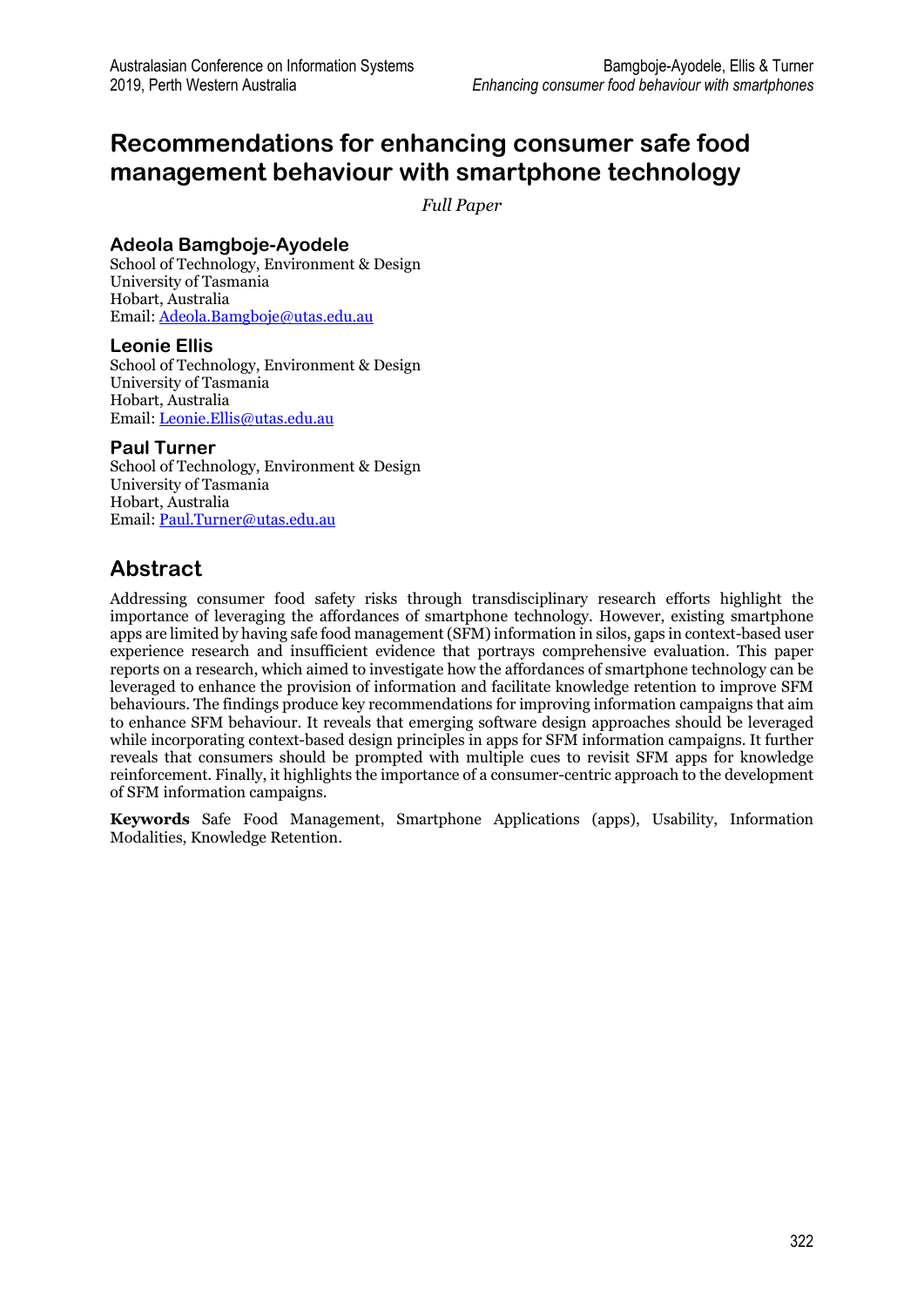# **1 INTRODUCTION**

Mitigating food safety risks is a major source of concern for various relevant stakeholders. Diverse process monitoring mechanisms have been implemented to address many of the risks (Varzakas and Arvanitoyannis 2008). However, most of these food safety mechanisms are limited to the 'paddock-topurchase' (pre-purchase) phase of the product life. Thus, mitigating food safety risks after consumer purchase till the point of consumption (purchase-to-plate), is largely consumer responsibility (Bamgboje-Ayodele et al. 2016). Due to the alarming level of food poisoning outbreaks caused by unsafe domestic food handling practices, diverse education and awareness programs (Byrd-Bredbenner et al. 2013) have been implemented. Yet, many consumers remain inadequately informed and continue to engage in unsafe food handling practices (Bamgboje-Ayodele et al. 2016).

To support consumers in safe food management (SFM), transdisciplinary research efforts highlight the importance of leveraging the affordances of smartphone technology (Bamgboje-Ayodele et al. 2018) due to its widespread diffusion and its highly personalized nature, thus providing users with an array of capabilities and experiences that are tailored to their interests (Tossell et al. 2012). One way to demonstrate such level of personalization is the ability to allow users to download diverse mobile applications or 'apps' onto their smartphones (Jung 2014) which affords consumers the opportunity to inform themselves about specific areas of interests such as safe food management. However, evidence suggests that existing food safety apps, have three key limitations, which may be somewhat relevant to other app contexts. These limitations include providing SFM information in silos; not sufficiently incorporating context-based user experience research in their design and development; and mostly lacking comprehensive usability evaluation.

**SFM information in silos**: there is evidence that existing apps provide siloed information about the various aspects (safe shopping of perishable food items, safe transportation of perishable food items, safe storage of perishable food items, safe preparation of food items and appropriate kitchen hygiene practices) of domestic SFM for Australian consumers (Henley et al. 2012) thus resulting in a lack of continuity from one stage to the other. In addition, existing apps that are focused on food cooking tend not to emphasise the safety of the process; rather, the focus is usually on the recipe.

**Gaps in context-based user experience research**: there is insufficient evidence that existing apps have drawn upon the principle of modality effect (Mayer 2014), although some Information Systems studies argue for the impact of textual (Blanco et al. 2010), visual (Ha and Lennon 2010), verbal (Kim and Lennon 2008) or multiple modalities on consumer responses to such information. However, these information modality studies mostly focused on influencing consumer behaviour before product purchase which may not be applicable to the post-purchase context portrayed in this study. The principle of modality effect (Brunken et al. 2003), drawn from the cognitive theory of multimedia learning, argues that materials presented in a format that simultaneously uses the auditory and the visual sensory modality is better than by a format that uses only the visual modality when aiming to optimise consumer knowledge (Mayer and Chandler, 2001). Thus, providing a basis for the argument that there is tendency for a smartphone app which incorporates multiple information modalities to better deliver information to its user. However, the available evidence suggests the use of this principle only within pedagogical frameworks (Harskamp et al. 2007) which may not necessarily be applicable to domestic food handlers who tend to be adult consumers. Therefore, it is unclear if the principle of modality effect is applicable to adult consumers and whether it will improve user experience with SFM apps.

**Lack of comprehensive evaluation**: there is insufficient evidence to suggest that existing apps in SFM have been comprehensively evaluated (Oliveira et al. 2013) or that they were developed based on frameworks (including usability and health literacy) guiding m-health apps. The few evaluations conducted have been restricted usability assessments such that questions about the importance of contexts of use and the attributes and behaviours of end-users have been marginalised. This lack of evidence raises questions about whether best practice guidelines were adhered to, thus raising a key question: how can technology support SFM information delivery to consumers in a manner that facilitates consumer knowledge acquisition, knowledge retention and perceived behavioural change?

In this study, knowledge acquisition is described as knowledge inflow (Mom et al. 2007) where the recipient – the consumer – acquires SFM knowledge from the donor – government authorities, best practice guidelines, research studies. Knowledge retention is defined as the 'maintenance of knowledge' that exists in the minds of people and the 'maintenance of knowing' that is referred to as experiential action manifesting in behaviour (Caroline Martins and Meyer 2012). Knowledge application, involves selecting alternatives or prioritization before taking actions or decisions based on acquired knowledge (Verkasolo and Lappalainen 1998). Knowledge optimisation involves, ensuring that knowledge acquisition occurs, the knowledge has been retained and can be applied (Bamgboje-Ayodele et al. 2018).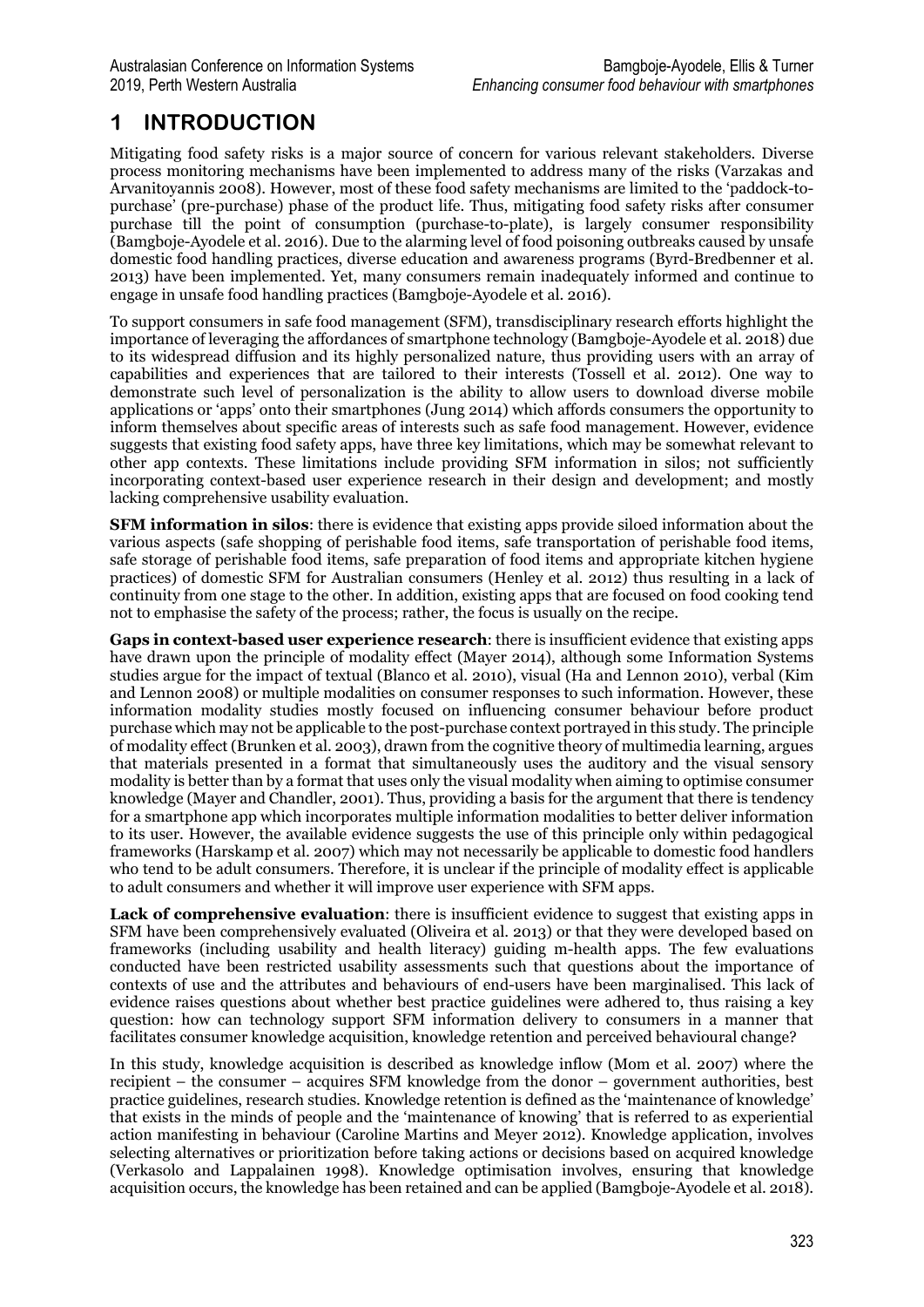This paper reports on the over-arching research, which aimed to investigate how smartphone technology affordances can be leveraged to enhance the provision of information and facilitate knowledge retention using a three-phase approach. More specifically, we present key recommendations for improving information campaigns that aim to enhance SFM behaviour with smartphone technology, emerging from findings from the over-arching research (all three phases). Following an extensive review of the literature on topics of relevance to this investigation in previous publications (Bamgboje-Ayodele et al. 2014; Bamgboje-Ayodele et al. 2015; Bamgboje-Ayodele et al. 2016; Bamgboje-Ayodele et al. 2018; Bamgboje-Ayodele et al. 2019a; Bamgboje-Ayodele et al. 2019b), this paper progresses by presenting a summary of the over-arching research, the method of research and a summary of findings across all three phases. It concludes by presenting recommendations for improving SFM information campaigns.

# **2 METHODS**

This research adopted a pragmatic research philosophy and deployed a mixed-method design structured in three overlapping phases with ethical approvals with reference numbers H0014010, H0014658 and H0014965 gained from the Tasmanian Social Sciences Human Research Ethics Committee.

**Phase 1** (Consumer Understanding) involved a nationwide survey (n=217) to identify Australian consumers' SFM knowledge gaps, and their information and communication preferences (both pre-and post-purchase)(Bamgboje-Ayodele et al. 2016). This survey was primarily focused on the consumption of red meat due to the enormous risks associated with its handling and management. This phase provided insight into the most problematic food handling practice for Australian consumers, to validate the existing literature on food poisoning (NSWFA 2014) and to scope the investigation to the most significant challenges. This led to the selection of three existing apps (text-based, graphics/picturebased and audio-visual) that most clearly addressed the knowledge gap which emerged from our findings as the biggest concern. At the end of this phase, it was imperative to design an app that integrates and addresses the SFM challenges in a single app rather than the existing multiple apps each addressing a challenge in a siloed manner. Phase 1 data was analysed using descriptive analysis on SPSS version 20 to produce a summary of the data in tables and graphs (Bamgboje-Ayodele et al. 2015).

**Phase 2** (Design) involved the heuristic evaluation of the three multi-modal apps (text-based app, graphics/picture-based, and audio-visual app) based on Monkman and Kushniruk's (2013a) Health Literacy Online Heuristics (HLOH) framework and a consumer evaluation through focus group sessions (n=8) and card sort technique, using the three apps as high-fidelity prototypes. The criteria for selecting the existing SFM multi-modal apps and details about the apps have been published elsewhere (Bamgboje-Ayodele et al. 2015). This research activity aimed to identify the impact of the three information modalities on consumer understanding and to generate user requirements for the SFM app. The outcome of this phase provided rich insights into consumer requirements for a SFM app. Lessons learnt led to the design of the smartphone app for educating consumers on SFM practices (Bamgboje-Ayodele et al. 2019b). Phase 2 data was analysed using thematic analysis in line with the guideline provided by Braun and Clarke (2006) and the results are published in Bamgboje-Ayodele et al. (2019b).

**Phase 3** (Implementation and Evaluation) - After the SFM app was developed [\(App link\)](https://play.google.com/store/apps/details?id=com.adeola.tams&hl=en), it was evaluated through a field experiment (n=8), within a 4-week period. During this time, data was collected using open and closed questionnaires and was manually analysed. Six-weeks after the experiment, the participants were questioned to investigate their perceived knowledge retention and behavioural changes. This aimed to evaluate the impact of the design on SFM knowledge retention over time (Bamgboje-Ayodele et al. 2018). Phase 3 data was analysed both manually and descriptively as the small sample size prevented us from making further statistical analysis and conclusions (Bamgboje-Ayodele et al. 2018). This paper reports on the overall findings of the study and the recommendations for SFM information campaigns emerging from the over-arching findings.

## **3 RESULTS**

#### **3.1 Phase 1 – Consumer Understanding**

The findings provided insights into the respondents biggest SFM knowledge gaps (see Bamgboje-Ayodele et al. (2015) for details). *The largest knowledge gap areas are safe cooking (97%), kitchen hygiene practices (64%) and safe storage (26%) respectively*. This reveals that consumers must learn basic SFM practices as smart devices (such as smart fridges, smart microwaves) handle different points in the purchase-to-plate process in silos and do not guarantee that the food on the plate is completely safe to eat. Consequently, the pervasiveness of ICT in the kitchen does not preclude unsafe food handling practices, which means domestic SFM knowledge is a necessity for consumers. One way to optimise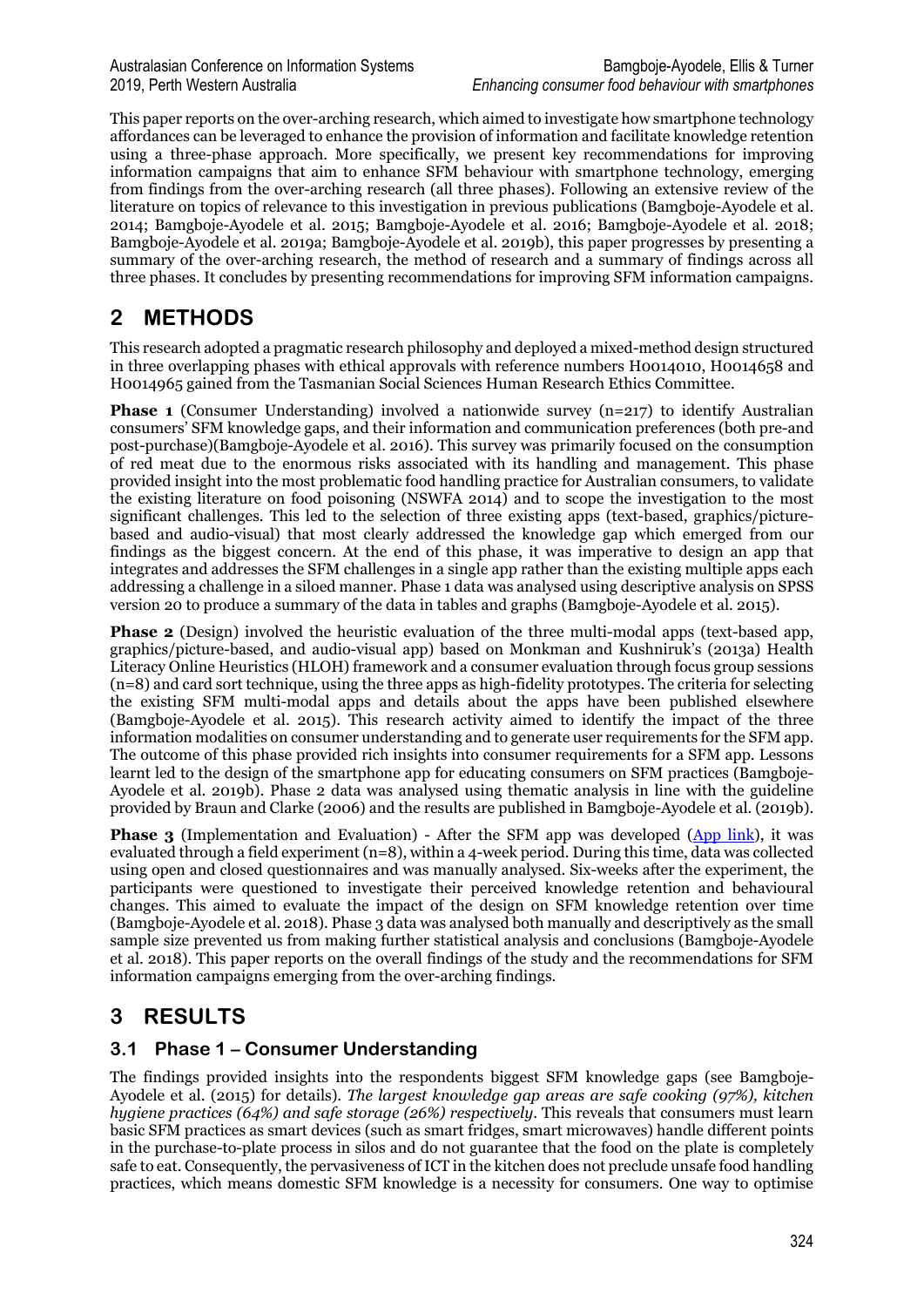consumer knowledge is by leveraging the pervasiveness of smartphones for knowledge acquisition. Thus, the SFM smartphone app was designed to provide comprehensive information on all relevant SFM domains while prioritising each identified knowledge gap based on the findings, that is, safe cooking has a higher priority than kitchen hygiene practices, safe storage, reheating and transportation respectively. Therefore, the menu buttons were arranged in the order of priority.

### **3.2 Phase 2 - Design**

To learn from existing SFM apps, three multimodal apps were evaluated based on heuristics evaluation (findings here (Bamgboje-Ayodele et al. 2015)) and consumer evaluation (findings here (Bamgboje-Ayodele et al. 2019b)). A summary of the consumer evaluation through focus groups revealed four themes: ACCESS, CONTENT, DESIGN and SEARCH.

ACCESS provides an overview of the factors that determine how easy consumers will be able to use and benefit from the app. This theme described the axial codes *Accessibility, No Cost to Users and Platform Compatibility*. It reveals the importance of the app size, download speed, level of compatibility with various phones and cost implication to users.

CONTENT emphasises the importance of how information is communicated and delivered to the users. This theme described the axial codes *Ethical Perception, Information content/Functionality, Information Tone and Value Add*. It reveals the importance of critically assessing the content and its completeness, the appropriateness and tone of the modality used whilst ensuring availability of additional beneficial information.

DESIGN describes the strategies and features that can influence the appearance of an app. This theme described the axial codes *Context of Picture Use, Context of Sound Use, Design and Aesthetics and Familiarity*. The theme reveals that attention must be paid to the app's choice of colours, layout, intuitiveness, pictures and its context, and the overall 'look and feel'. However, it was revealed that sound prompts may be regarded as a distraction in the kitchen.

SEARCH describes the factors affecting user experience when exploring and retrieving information. This theme described the axial codes *Layout of Information and Locating Information*. It reveals the importance of information structure as it impacts on users ease of navigation.

Having integrated the findings of the heuristic evaluation with the findings of the consumer evaluation lessons were learnt from the three existing apps and were incorporated into the design and development of the SFM app. Please see our previous papers for details, including screenshots of how user experience decisions for the SFM app were made based on these evaluations (Bamgboje-Ayodele et al. 2015; Bamgboje-Ayodele et al. 2019b).

#### **3.3 Phase 3 – Implementation and Evaluation**

After app design and development on both the iOS and Android platforms, a field experiment was conducted to evaluate participants' level of knowledge acquisition, knowledge retention and knowledge application. The participants in the experimental group were given access to the app only while the control group had access to the paper-based tool only. The learning tool was in the possession of each of the participants for four weeks. However, the learning materials were used differently by the two groups between one week and the other, as shown below;



*Figure 1: Phase 3 – Learning tool usage*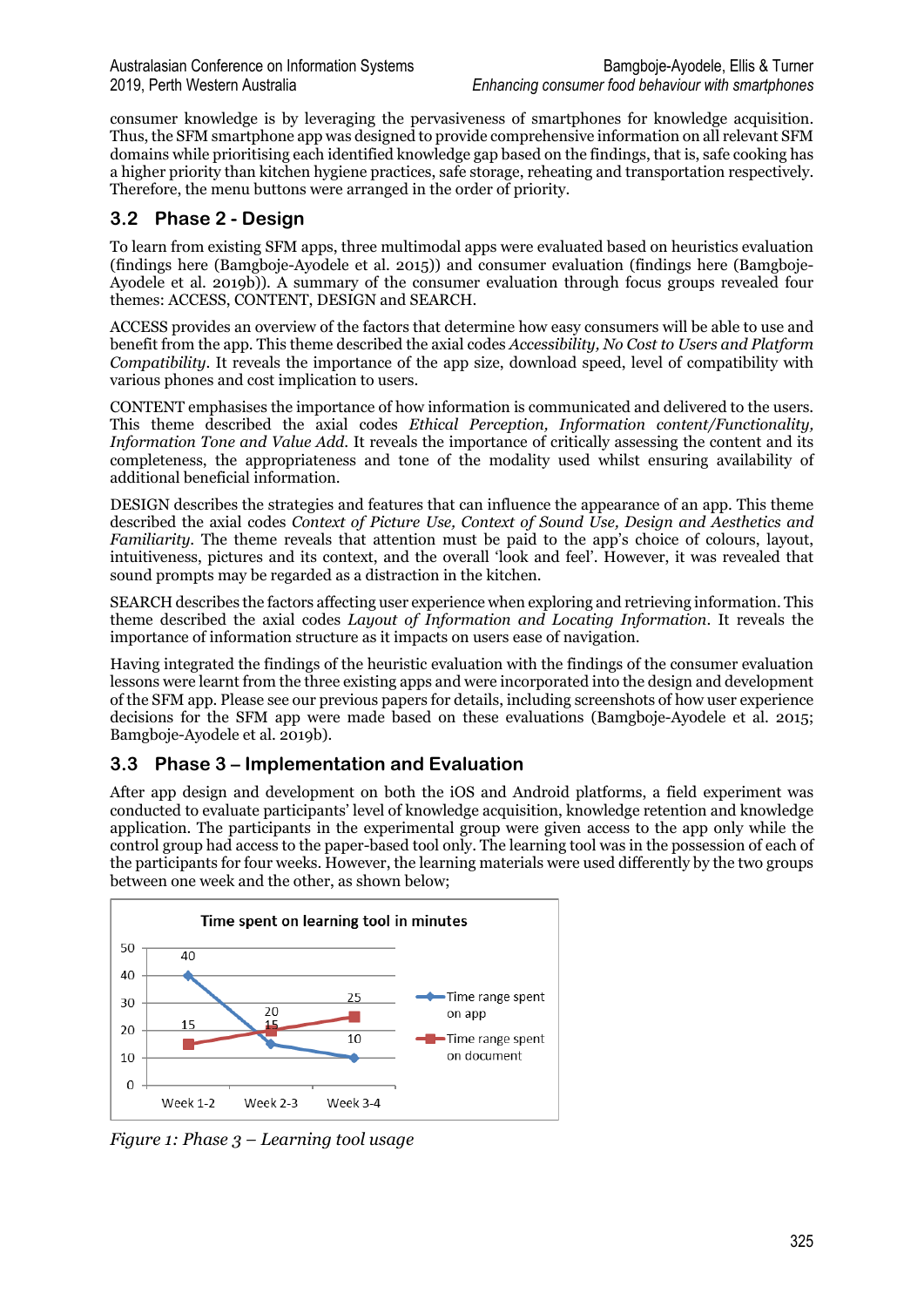As revealed by the results, the time range spent on the app by the experimental group declined between the initial and final week of the experiment while the time range spent on the paper-based tool increased within the same period. In addition, the findings reveal that the control group (paper-based tool users) could acquire the information more quickly than the experimental group (app users), but the experimental group could retain the acquired knowledge longer than the control group (Bamgboje-Ayodele et al. 2018). A summary of the findings is shown in Figure 2.



*Figure 2: Phase 3 Results*

Six-weeks post-experiment, participants were asked open ended questions and the findings reveal that all the participants in the experimental group adhered to the changes they intended to make to their day-to-day kitchen activities. However, for participants in the control group, only half of them could fulfil their initial intention of changing some day-to-day food handling practices.

# **4 DISCUSSION**

The findings of the over-arching study result in the five key points below, which together answer the over-arching research question as stated in section 1: How can technology support SFM information delivery to consumers in a manner that facilitates consumer knowledge acquisition, knowledge retention and perceived behavioural change?

*Key Point 1 - Multiple modalities are effective in delivering SFM information to influence knowledge retention when the information delivery tool is designed based on principles derived from an enhanced version of Monkman and Kushniruk's (2013b) HLOH framework.*

Modality is applicable within the context of optimising consumers' knowledge on SFM based on how the information delivery tool is designed. According to Mayer and Chandler (2001), the principle of modality states that "knowledge acquisition is better facilitated by materials presented in a format that simultaneously uses the auditory and the visual sensory modality than by a format that uses only the visual modality" . Drawn from the cognitive theory of multimedia learning, the modality effect refers to a cognitive load learning effect that occurs when partly visual and partly auditory information modes are presented which is more effective than when either of the modes is presented (Mayer 2014). This principle was explored in the context of this study by applying textual, visual and auditory information modalities in the app presented to the participants based on design principles derived from an enhanced version of *Monkman and Kushniruk's (2013b) HLOH framework* (Bamgboje-Ayodele et al. 2019b) listed as follows: ensuring the use of 'context appropriate images'; ensuring the use of 'pictures with a unilateral purpose'; and 'avoidance of the use of sound prompts'. These design principles emanated from the findings of Phase 2 of the study (Bamgboje-Ayodele et al. 2019b). The preliminary effectiveness of multiple modalities when presented in line with these principles, was demonstrated by the results of this study as the app facilitated longer knowledge retention when delivering SFM information to consumers.

*Key Point 2 - The SFM app requires more time to be spent to achieve knowledge acquisition which resulted in retaining the knowledge for a longer time than the traditional information delivery techniques.*

We draw on the cognitive load theory as the tasks and learning activities in this study required simultaneous integration of multiple and various sets of knowledge, skills and behaviours at a specific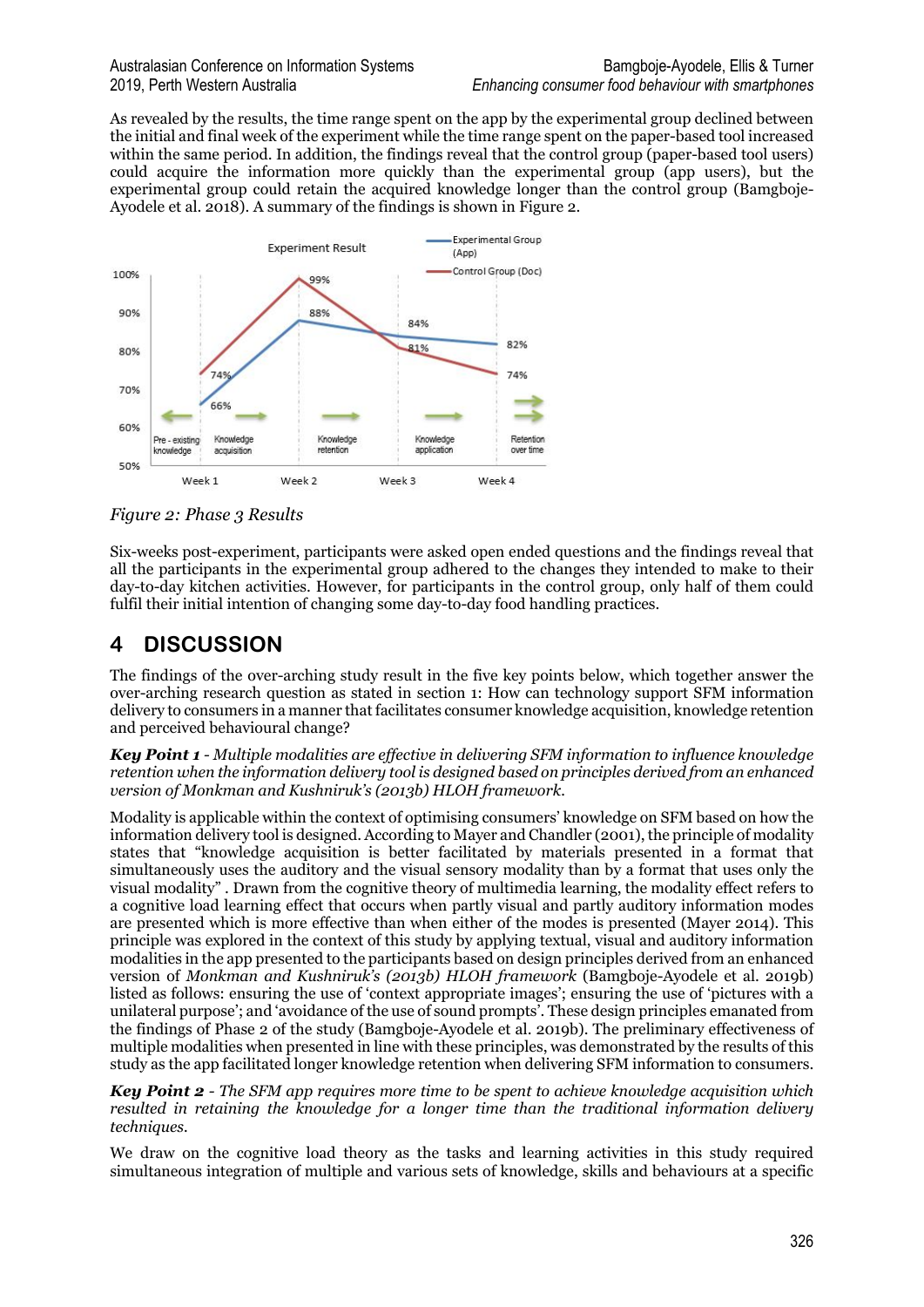time and place (Young et al. 2014). The app users demonstrated a higher level of knowledge retention over time when compared to the document users and this can be explained by the split-attention effect. This effect involves the physical integration, rather than physical separation, of verbal and pictorial information sources which enhances learning (Cierniak et al. 2009). As we integrated the different sources of information together into the app, we argue that this impacted the level of knowledge retention emanated by the participants.

In line with Herrlinger et al. (2016) and Leahy and Sweller (2011), who have argued that pictures and spoken text enhanced learning better than written text, we also found that the app users acquired the knowledge slowly but retained it longer in contrast to the document users. Similar to this finding is the study conducted by Wang et al. (2016) which revealed that when more attention was paid to the video and less attention paid to the text there was better retention of the learning outcomes. However, the findings in this study differ from those of Chandler and Sweller (1992) who found that students viewing integrated instruction spent less time processing the materials as the app users in this study spent more time acquiring the knowledge as a result of the extraneous cognitive load which occurred due to the additional learning that was required for the initial use of an app. Nonetheless, Chandler and Sweller (1992) also agreed that students viewing integrated instruction outperformed those with split attention condition. On the other hand, the findings are in line with the study conducted by Schmidt‐Weigand et al. (2010) who revealed that participants showed a better learning performance the more time they spent looking at visualizations when text was spoken and integrated.

Therefore, in consonance with Schmidt - Weigand et al. (2010), it can be argued that the time devoted to process visualizations with spoken and integrated text such as videos may be an indicator of the quality of processing this information. The time a learner spends in using an app containing visualizations with spoken and integrated text, may be advantageous in facilitating knowledge retention for a longer time than traditional information delivery techniques.

*Key Point 3 - The use of a modified user centred design approach, using a heuristic framework with consumer evaluation outputs as a basis for app development, can support the development of an SFM app.*

Of the existing eHealth software design methodologies for app development, user-centred design (UCD) methods are commonly used in consumer-oriented products (Cafazzo et al. 2012). However, this research modified the conventional UCD approach by combining the outcome of a heuristic evaluation based on a health literacy online heuristics (HLOH) framework (Monkman and Kushniruk 2013a) and a consumer-based evaluation as a basis for the app development. Prior to the development of the SFM app, three existing apps (text-based, graphics/picture-based and integrated) that most clearly addressed safe food cooking, were selected for learning purposes, to facilitate design contributions across the apps from non-technical food consumers, and to provide a more valid evaluation using the three apps as fully functional prototypes. As it has been argued that user involvement leads to developing more usable designs (Abras et al. 2004), we also argue that this method conforms with the basic principle of UCD through consumer involvement which led to the concept design (Bamgboje-Ayodele et al. 2015; Bamgboje-Ayodele et al. 2018; Bamgboje-Ayodele et al. 2019b). Therefore, in consonance with the approach utilised by Fleury et al. (2010), this non-conventional approach to UCD, also referred to as an inverted UCD approach, can successfully produce a useful knowledge acquisition tool for SFM information campaigns.

#### *Key Point 4 - Smartphone apps induce some level of cognitive load in adoption however; the affordance of its reuse for quick but infrequent re-visitations facilitates knowledge retention.*

This research reveals that the initial use of the smartphone app induces a higher level of extraneous cognitive load; reducing the rate at which knowledge is acquired during the first use. According to Brunken et al. (2003), extraneous cognitive load occurs due to how information is presented and the requirements of the activities on the working memory. Drawing on Moreno and Mayer (2005), we believe the principle of modality effect and the enhanced HLOH framework minimized the cognitive burden and resulted in a better demonstration of knowledge retention after quick app revisits. Thus, when participants spent less time on the app after the initial use, they demonstrated better knowledge retention unlike the document users.

This finding is in line with the temporal patterns that have been identified in the usage of smartphone applications which suggests short bursts of interactions (Jones et al. 2015). Ferreira et al. (2014) found that some apps are used in short bursts of less than 15 seconds which has become habitual for users. Whilst this habit encourages quick revisits to applications that contain fast changing content, Jones et al. (2015) argued that apps that relate to personal activities such as SFM follow a slow revisitation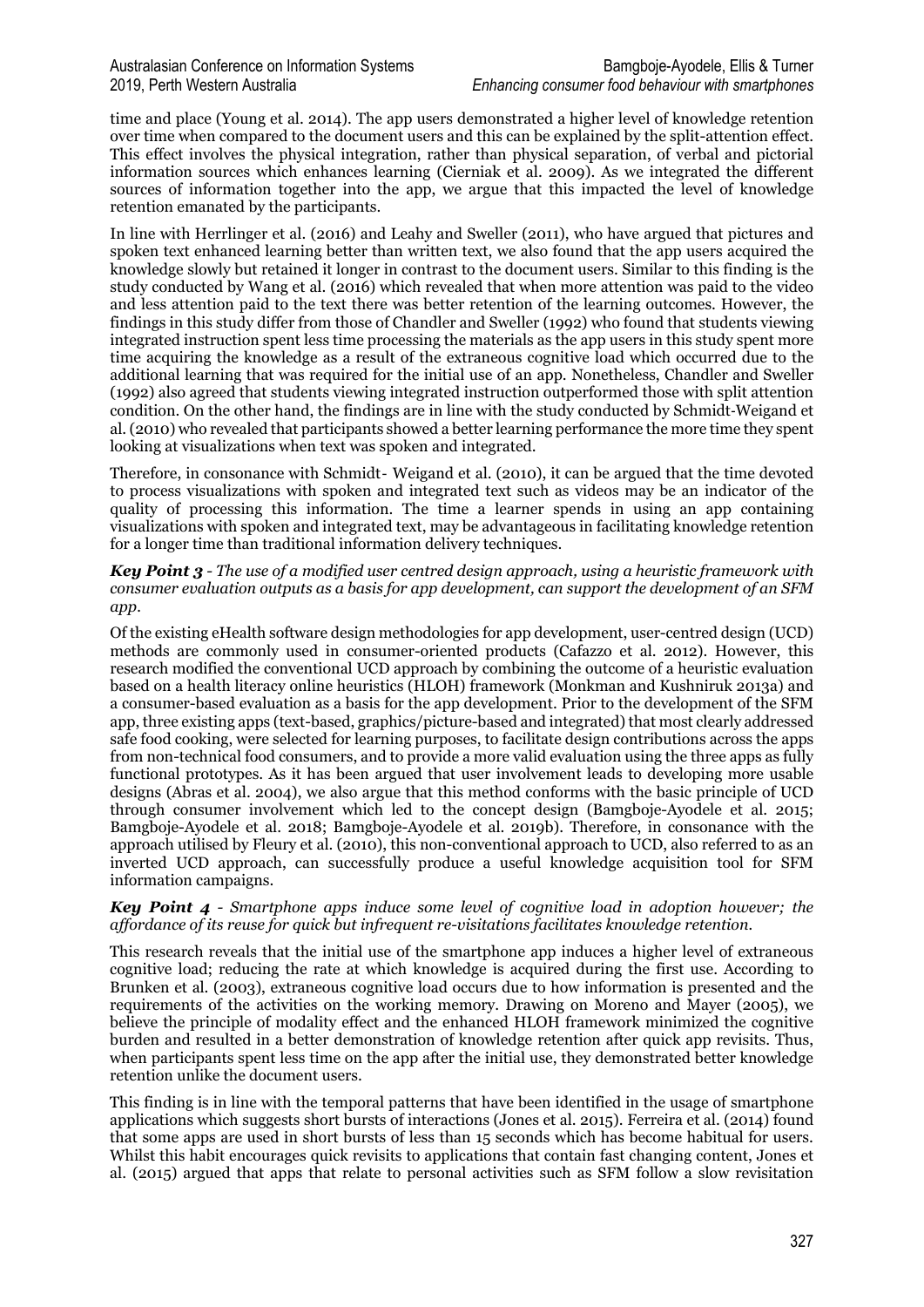pattern. Therefore, this explains the slow revisitation pattern and the little time spent on the SFM app which suggests that the affordance of re-use for quick but infrequent revisitations facilitates knowledge retention.

Thus, as this facilitated a better demonstration of knowledge retention on safe food management, it suggests that the affordance of re-use for quick but infrequent revisitations facilitates knowledge retention. Therefore, as it has been earlier argued that multiple information channels enhance food safety information dissemination (Kuttschreuter et al. 2014), it can be further argued that other information channels such as TV adverts, brochures, pamphlets and other media can be useful in drawing attention to the reuse or revisitation of such smartphone apps to reinforce and support the retention of consumer knowledge. This indicates that optimising consumers' safe food management knowledge cannot be a one-off activity as they require cues that prompt them into revising the app to maintain adequate knowledge level from time to time.

*Key Point 5* - *Food related behaviour is intimately linked to the individual's attributes, habit, knowledge and context of use as the provision of SFM information does not necessarily result into its use, corresponding knowledge or expected behaviour.*

Although, it can be argued that the learner characteristics were not sufficiently built into the research design, this research has found that individual skills and attributes influence their response to knowledge optimisation. As consumers have diverse attributes such as age, gender, technology skills and food preparation skills, it is imperative to take these and other factors such as perceived personal relevance, individual differences moderating adult learning and closed-minded cognition into consideration.

**Perceived personal relevance**: The results suggest that the SFM practices of knowledgeable and experienced consumers are usually based on peripheral processing as they insist that information on SFM is not objectively personally relevant to them (Dijkstra and Ballast 2012). However, they realise that food safety risks can lead to food poisoning. Such consumers make low-to-medium involvement decisions based on their low level of perceived personal relevance, high skills and risk awareness. In consonance with van Trijp (2009), who argued that low involvement decisions are characterised by limited information processing due to low levels of perceived personal relevance and risk awareness, these findings reveal the impact of low-to-medium involvement decisions on SFM. Therefore, consumers with food safety knowledge, tend to relate with SFM information as a low-to-medium involvement task. Thus, that *the provision of SFM information does not necessarily result in the use of such information* most especially in cases where consumers believe that the available SFM information is not objectively personally relevant to them.

**Individual differences moderating adult learning**: The adult learning model differs from pedagogical models and is more applicable to the participants used in this research due to its focus on adult learners who are different from traditional students in the following ways (De Vito 2010): they are typically aged 24 years or older; they are not financially dependent on parents or guardians; their main responsibilities are outside schooling; and their principal identities have evolved beyond the role of fulltime student.

Despite some participant demonstration of the six key principles of adult learning, they emanated individual differences that influenced the poor rate at which their knowledge was optimised (Bamgboje-Ayodele et al. 2018). This conforms with the argument provided by De Vito (2010) that individual differences is one of the factors that affect adult learning. One of the individual differences that could explain the finding of this study is cognitive aging. According to the processing speed theory of cognitive aging, it could be argued that poor processing speed and poor rate of knowledge optimisation was as a result of age changes in memory (Finkel et al. 2007). This is in consonance with the studies suggesting that older participants could demonstrate 'understanding' much more than 'remembrance' as the effect of age in recollection experience is determined by frontal lobe integrity and not by declining processing speed (McCabe et al. 2010). However, the findings of this study do not support such argument. In this study, some participants emanated individual differences, not relevant to age, which influenced the rate at which their knowledge on safe food management was optimised. Thus, it can be argued that *the use of information does not necessarily result in corresponding knowledge* as there are other individual factors that can influence the value derived from a knowledge optimisation process.

**Closed Minded/Dogmatic Cognition**: This research reveals that, despite all the precautions taken to ensure that the participants' knowledge are optimised (Bamgboje-Ayodele et al. 2015; Bamgboje-Ayodele et al. 2018; Bamgboje-Ayodele et al. 2019b), some participants appeared confident about the perception of their ability and they appeared ignorant about what they did not know which impeded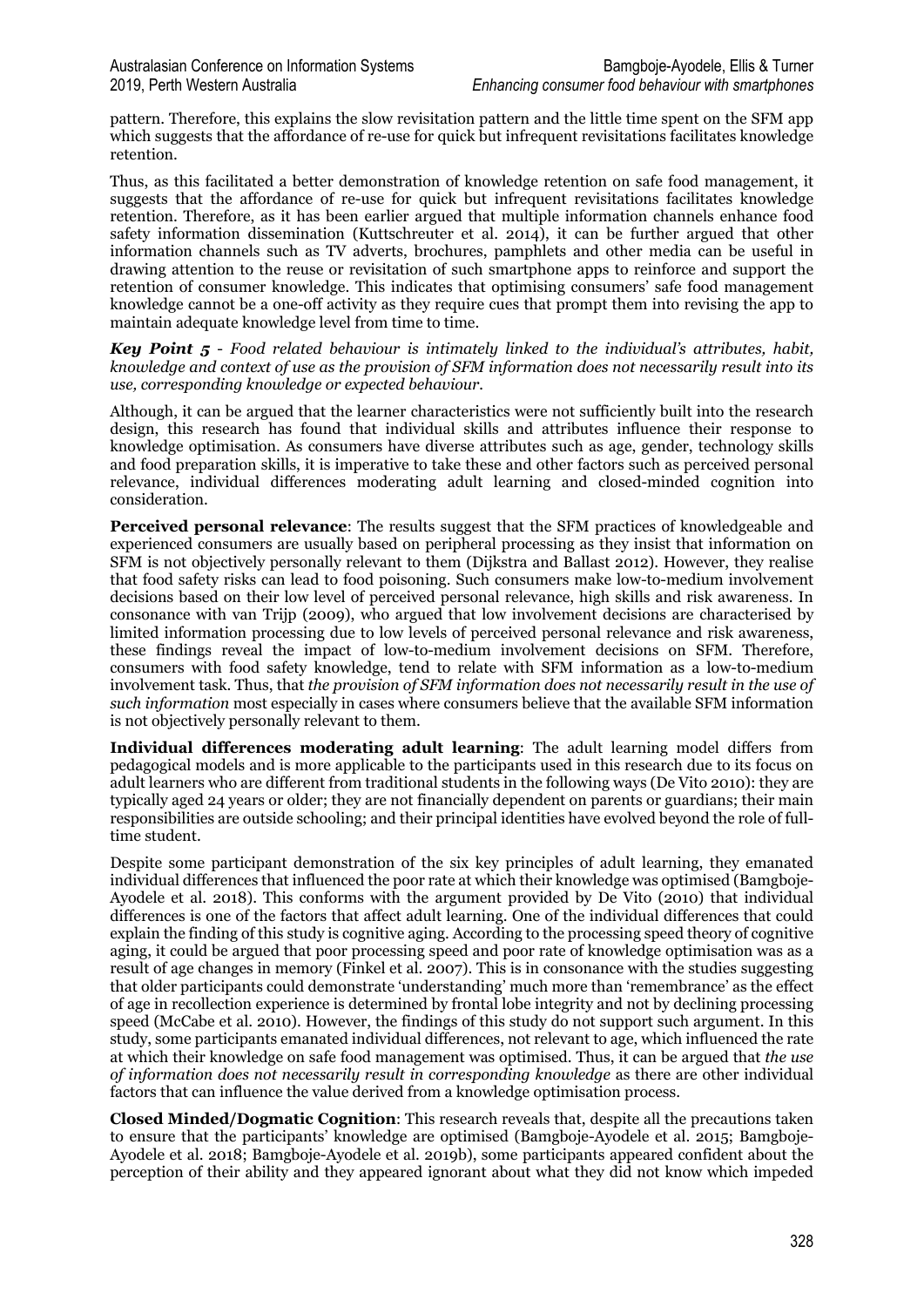further learning. This behaviour is in line with the argument made by Fisher and C Keil (2015) that those who possess a high level of knowledge within a certain domain, have the tendency to exhibit a relatively high level of overconfidence. Perhaps, it is this level of overconfidence that made some participants closed-minded towards the learning process in this study. According to Ottati et al. (2015), closedminded or dogmatic cognition, is the tendency to process information in a way that reinforces the person's prior opinion or expectation. Trafimow and Sniezek (1994) has argued that those who believe they are experts tend to over-estimate the accuracy of their beliefs. Those who exhibit this behaviour are characterised as follows: they perceive themselves as experts due to their prior knowledge on the topic of discourse; they fail to learn further as they have become closed-minded towards new knowledge; and regardless of how often the information and/or knowledge acquisition tool is utilised, they fail to emanate tangible corresponding behavioural change due to the new knowledge they are expected to have acquired.

Thus, the findings in this research indicates that even *when safe food management information is used and it leads to corresponding knowledge, it does not necessarily mean that it would lead to expected behaviour* due to the cognitive orientation adopted by the individual. Therefore, this research aligns with the argument of Guerrero et al. (2009) that food related behaviour is intimately linked to the individual's attributes, habit, knowledge and context of use. Thus, *the provision of safe food management information does not necessarily result into its use, corresponding knowledge or expected behaviour.*

## **5 LIMITATIONS**

Due to the difficulty in recruiting a sample that was representative of the Australian population, participants were limited to consumers in Hobart, Tasmania; thus, the outcome of the research may be skewed. Based on this small sample size, the findings of this study cannot be generalised to the Australian population and it may lead to a possibility of potential alternative explanations for the findings which favoured the use of the app rather than the document for knowledge retention. As such, further large-scale studies would need to be conducted based on a sample that is representative of the Australian population. In addition, more sophisticated app designs which include game-based concepts to facilitate better app-stickiness, crowd-sourced SFM knowledge from experts to frequently update the SFM app content and integrated social media interactions to encourage knowledge sharing may be more impactful when considering a full-fledged, nationwide SFM information campaign.

## **6 CONCLUSION AND RECOMMENDATIONS FOR SFM INFORMATION CAMPAIGNS**

This paper has reported on research, which aimed to investigate how the affordances of smartphone technology can enhance the provision of information and facilitate knowledge retention. The findings reveal the following five key recommendations for improving SFM information campaigns.

*App learning time is beneficial*: The time a learner spends in using an app containing visualizations with spoken and integrated text during knowledge acquisition, may be advantageous in facilitating knowledge retention for a longer time than traditional information delivery techniques. Consequently, apps may be a useful tool for SFM information campaigns.

*Emerging software design approaches can be leveraged*: A non-conventional approach to UCD using a heuristic framework combined with consumer evaluation outputs, as a basis for app development, can successfully produce a smartphone app for facilitating SFM knowledge retention.

*Use context-based design principles*: Multiple modalities are effective in delivering SFM information to influence knowledge retention when used appropriately. In addition to generic mobile app design principles, other important SFM context-focused design principles when incorporating multiple modalities are (Bamgboje-Ayodele et al. 2019b): the use of context-appropriate messages; pictures must have a unilateral purpose; and avoidance of sound prompts.

*Use multiple cues to reinforce knowledge*: Although smartphone apps induce some level of cognitive load in adoption; the affordance of quick but infrequent revisitations over a short time facilitates knowledge retention. Therefore, SFM campaigns must use other channels such as TV adverts, pamphlets and other media as cues for app revisits to reinforce and support consumer knowledge retention. So, enhancing SFM knowledge cannot be a one-off activity.

*Utilise a consumer-centric approach***:** In addition to attributes such as age, gender, technology skills and food preparation skills, perceived personal relevance, individual differences moderating adult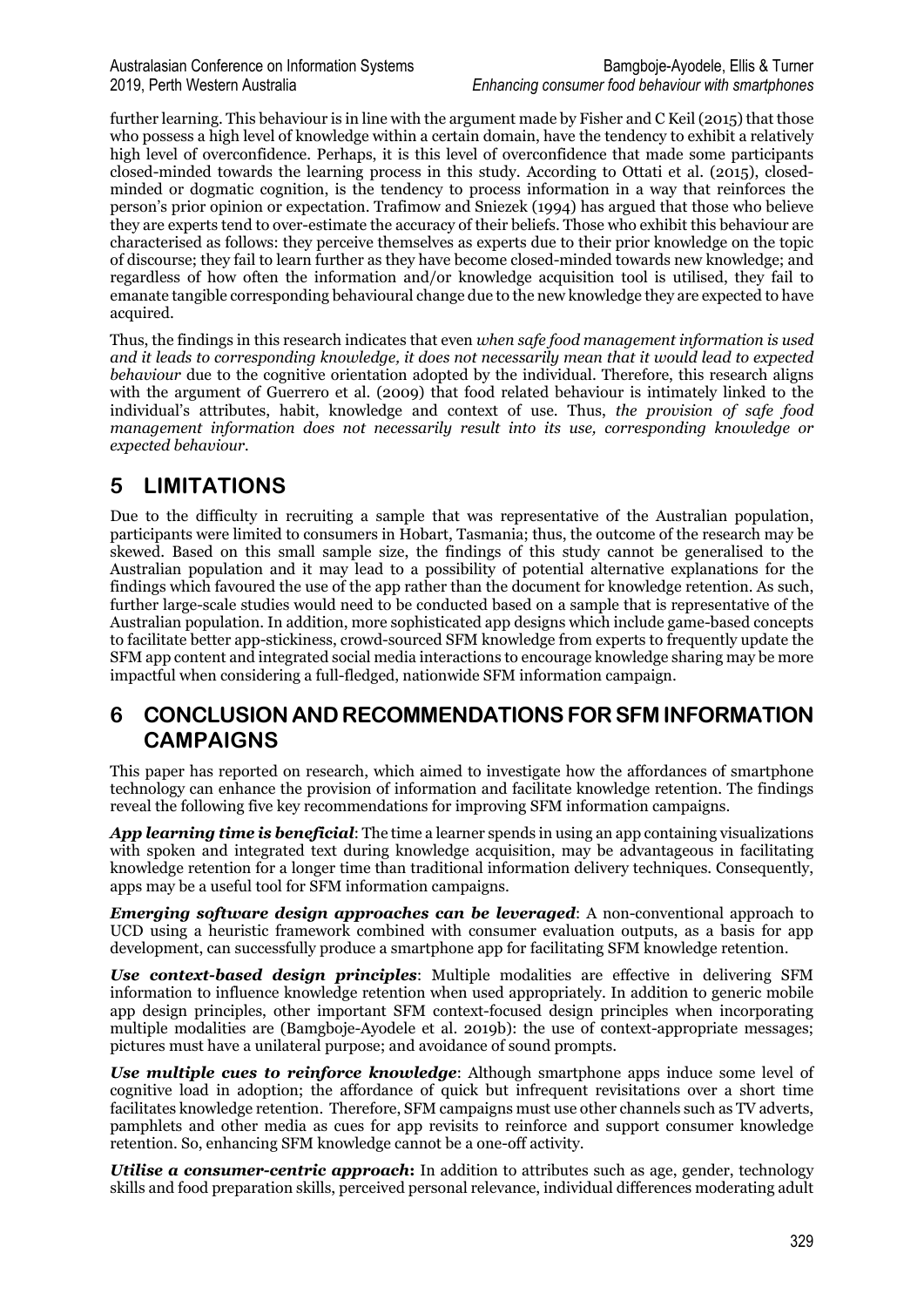learning and cognitive orientation influences consumer SFM knowledge optimisation. Thus, foodrelated behaviour is intimately linked to consumer attributes, habit, knowledge and context of use. Consequently, the provision of SFM information does not necessarily result into its use, corresponding knowledge or expected behaviour. Therefore, it is imperative to conduct in-depth formative research to provide an understanding of individual attributes that could influence how SFM information is used.

## **7 REFERENCES**

- Abras, C., Maloney-Krichmar, D., and Preece, J. 2004. "User-Centered Design," *Bainbridge, W. Encyclopedia of Human-Computer Interaction. Thousand Oaks: Sage Publications* (37:4), pp. 445-456.
- Bamgboje-Ayodele, A., Ellis, L., and Turner, P. 2014. "Empowering Consumers in Food Value Chains: Preliminary Insights from an Investigation into the Development of Tools for Food Safety," *The 25th Australasian Conference on Information Systems (ACIS 2014)*, Auckland, New Zealand.
- Bamgboje-Ayodele, A., Ellis, L., and Turner, P. 2015. "Supporting 'Good Habits' through User-Led Design of Food Safety Applications - Findings from a Survey of Red Meat Consumers," in: *Australasian Conference on Information Systems*. South Australia.
- Bamgboje-Ayodele, A., Ellis, L., and Turner, P. 2016. "A Food Recall Case Study in Australia Towards the Development of Food Safety Applications for Consumers," *International Journal of Food Studies* (5:1).
- Bamgboje-Ayodele, A., Ellis, L., and Turner, P. 2018. "Safe Food Management and Smartphone Technology: Investigating the Impact of an App on Consumer Knowledge Retention," *Online journal of public health informatics* (10:3).
- Bamgboje-Ayodele, A., Ellis, L., and Turner, P. 2019a. "Developing a Framework for Understanding and Enhancing Consumers' Safe Food Management Behaviors – a Literature Review," *Journal of Agricultural & Food Information*), pp. 1-29.
- Bamgboje-Ayodele, A. E., Ellis, L., and Turner, P. 2019b. "Evaluating Consumer Food Safety Mobile Applications: Lessons Learned from Combining Assessment of Users, Usability & Context," *International Journal of Information Systems and Management* (2:1).
- Blanco, C. F., Sarasa, R. G., and Sanclemente, C. O. 2010. "Effects of Visual and Textual Information in Online Product Presentations: Looking for the Best Combination in Website Design," *European Journal of Information Systems* (19:6), pp. 668-686.
- Braun, V., and Clarke, V. 2006. "Using Thematic Analysis in Psychology," *Qualitative research in psychology* (3:2), pp. 77-101.
- Brunken, R., Plass, J. L., and Leutner, D. 2003. "Direct Measurement of Cognitive Load in Multimedia Learning," *Educational Psychologist* (38:1), pp. 53-61.
- Byrd-Bredbenner, C., Berning, J., Martin-Biggers, J., and Quick, V. 2013. "Food Safety in Home Kitchens: A Synthesis of the Literature," *International journal of environmental research and public health* (10:9), pp. 4060-4085.
- Cafazzo, J. A., Casselman, M., Hamming, N., Katzman, D. K., and Palmert, M. R. 2012. "Design of an Mhealth App for the Self-Management of Adolescent Type 1 Diabetes: A Pilot Study," *J Med Internet Res* (14:3), p. e70.
- Caroline Martins, E., and Meyer, H. W. 2012. "Organizational and Behavioral Factors That Influence Knowledge Retention," *Journal of Knowledge Management* (16:1), pp. 77-96.
- Chandler, P., and Sweller, J. 1992. "The Split-Attention Effect as a Factor in the Design of Instruction," *British Journal of Educational Psychology* (62:2), pp. 233-246.
- Cierniak, G., Scheiter, K., and Gerjets, P. 2009. "Explaining the Split-Attention Effect: Is the Reduction of Extraneous Cognitive Load Accompanied by an Increase in Germane Cognitive Load?," *Computers in Human Behavior* (25:2), pp. 315-324.
- De Vito, K. M. 2010. "Implementing Adult Learning Principles to Overcome Barriers of Learning in Continuing Higher Education Programs," *Online Journal for Workforce Education and Development* (3:4), p. 1.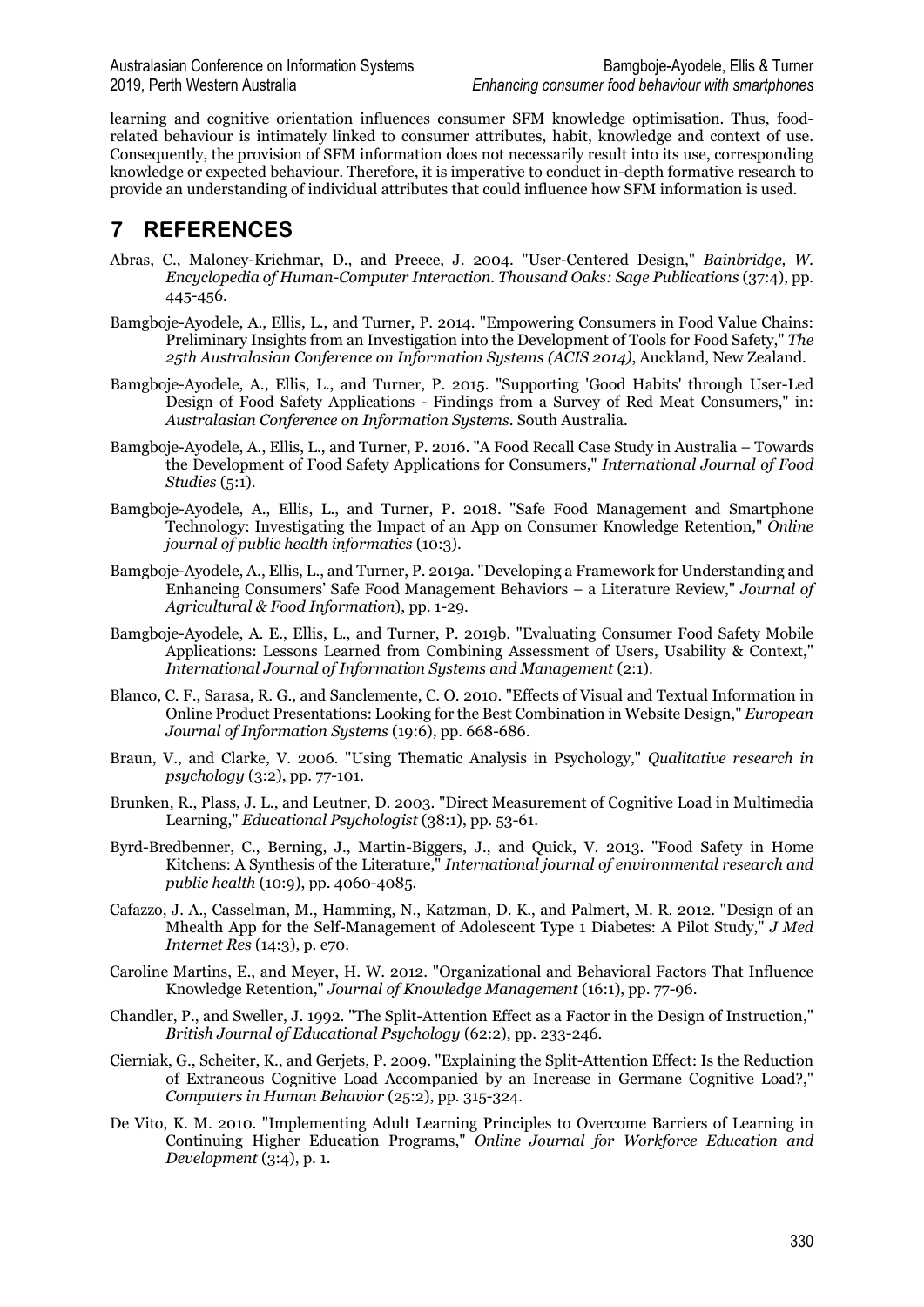- Dijkstra, A., and Ballast, K. 2012. "Personalization and Perceived Personal Relevance in Computer‐ Tailored Persuasion in Smoking Cessation," *British journal of health psychology* (17:1), pp. 60- 73.
- Ferreira, D., Goncalves, J., Kostakos, V., Barkhuus, L., and Dey, A. K. 2014. "Contextual Experience Sampling of Mobile Application Micro-Usage," *Proceedings of the 16th international conference on Human-computer interaction with mobile devices & services*: ACM, pp. 91-100.
- Finkel, D., Reynolds, C. A., McArdle, J. J., and Pedersen, N. L. 2007. "Age Changes in Processing Speed as a Leading Indicator of Cognitive Aging," *Psychology and aging* (22:3), p. 558.
- Fisher, M., and C Keil, F. 2015. "The Curse of Expertise: When More Knowledge Leads to Miscalibrated Explanatory Insight," *Cognitive Science*).
- Fleury, A., Pedersen, J. S., and Larsen, L. B. 2010. "A Pragmatic Approach to Testing Issues in a Mobile Platform That Does Not yet Exist," *Adjunct Proceedings EuroITV 2010,* C. Peng, P. Vuorimaa, P. Näränen, C. Quico, G. Harboe and A. Lugmayr (eds.), Tampere University of Technology, Finland, pp. 262-263.
- Guerrero, L., Guàrdia, M. D., Xicola, J., Verbeke, W., Vanhonacker, F., Zakowska-Biemans, S., Sajdakowska, M., Sulmont-Rossé, C., Issanchou, S., and Contel, M. 2009. "Consumer-Driven Definition of Traditional Food Products and Innovation in Traditional Foods. A Qualitative Cross-Cultural Study," *Appetite* (52:2), pp. 345-354.
- Ha, Y., and Lennon, S. J. 2010. "Online Visual Merchandising (Vmd) Cues and Consumer Pleasure and Arousal: Purchasing Versus Browsing Situation," *Psychology & Marketing* (27:2), pp. 141-165.
- Harskamp, E. G., Mayer, R. E., and Suhre, C. 2007. "Does the Modality Principle for Multimedia Learning Apply to Science Classrooms?," *Learning and Instruction* (17:5), pp. 465-477.
- Henley, S. C., Stein, S. E., and Quinlan, J. J. 2012. "Identification of Unique Food Handling Practices That Could Represent Food Safety Risks for Minority Consumers," *Journal of Food Protection®* (75:11), pp. 2050-2054.
- Herrlinger, S., Höffler, T. N., Opfermann, M., and Leutner, D. 2016. "When Do Pictures Help Learning from Expository Text? Multimedia and Modality Effects in Primary Schools," *Research in Science Education*), pp. 1-20.
- Jones, S. L., Ferreira, D., Hosio, S., Goncalves, J., and Kostakos, V. 2015. "Revisitation Analysis of Smartphone App Use," in: *Proceedings of the 2015 ACM International Joint Conference on Pervasive and Ubiquitous Computing*. Osaka, Japan: ACM, pp. 1197-1208.
- Jung, Y. 2014. "What a Smartphone Is to Me: Understanding User Values in Using Smartphones," *Information systems journal* (24:4), pp. 299-321.
- Kim, M., and Lennon, S. 2008. "The Effects of Visual and Verbal Information on Attitudes and Purchase Intentions in Internet Shopping," *Psychology & Marketing* (25:2), pp. 146-178.
- Kuttschreuter, M., Rutsaert, P., Hilverda, F., Regan, Á., Barnett, J., and Verbeke, W. 2014. "Seeking Information About Food-Related Risks: The Contribution of Social Media," *Food Quality and Preference* (37:0), pp. 10-18.
- Leahy, W., and Sweller, J. 2011. "Cognitive Load Theory, Modality of Presentation and the Transient Information Effect," *Applied Cognitive Psychology* (25:6), pp. 943-951.
- Mayer, R. E. 2014. "Cognitive Theory of Multimedia Learning," *The Cambridge handbook of multimedia learning* (43).
- Mayer, R. E., and Chandler, P. 2001. "When Learning Is Just a Click Away: Does Simple User Interaction Foster Deeper Understanding of Multimedia Messages?," *Journal of Educational Psychology* (93:2), p. 390.
- McCabe, D. P., Roediger III, H. L., McDaniel, M. A., Balota, D. A., and Hambrick, D. Z. 2010. "The Relationship between Working Memory Capacity and Executive Functioning: Evidence for a Common Executive Attention Construct," *Neuropsychology* (24:2), p. 222.
- Mom, T. J., Van Den Bosch, F. A., and Volberda, H. W. 2007. "Investigating Managers' Exploration and Exploitation Activities: The Influence of Top-Down, Bottom-up, and Horizontal Knowledge Inflows," *Journal of Management Studies* (44:6), pp. 910-931.